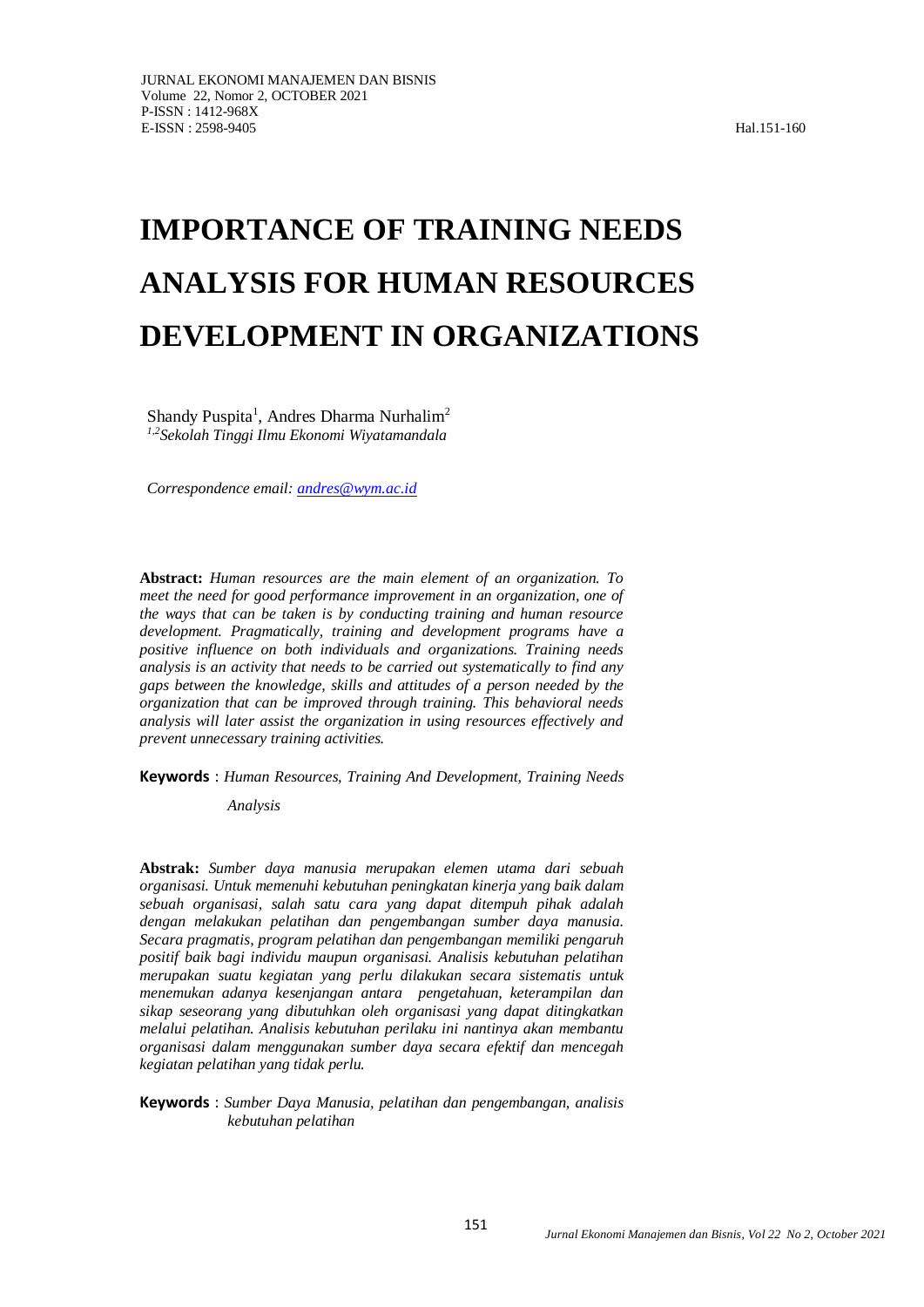#### **INTRODUCTION**

Human resources are the main element of the organization compared to other elements such as capital, technology and finance because human resources function as other controlling elements. Discussing about human resources will not be separated from other management activities or processes including strategic planning, management development and organizational development. The relevance of this aspect of human resource management is so close that it is difficult for us to leave the discussion of one element and another element separately. Training for human resource development is a must in an organization when direct job placement cannot guarantee employee success. New employees often face uncertainty over their roles and responsibilities, therefore the demands of work and the capacity of employees must be balanced through orientation and training programs, in other words, the two programs are indispensable. After employees are trained and acquire skills in their jobs, employees need further

improvement to make preparations for future responsibilities to be more mature in carrying out their work. The trend continues to occur where employees are increasingly varied with flatter organizations and increasingly fierce global competition, training and development can encourage staff to handle heavier tasks, responsibilities and obligations. Analysis of training needs is planned and carried out to obtain a number of data or information about the conditions and needs of employees in carrying out their duties. Needs analysis helps organizations and individuals in finding solutions to problems to improve performance. Therefore, the analysis of training needs conducted prior to the implementation of the training must involve three analytical activities, namely organizational analysis, performance analysis and individual analysis. This is a note for all organizations so that training needs analysis activities are used as a reference and even a benchmark for organizers in preparing and implementing training programs, so that the training programs carried out are in accordance with the goals and objectives. Based on the description above, the writer wants to know more about the results of the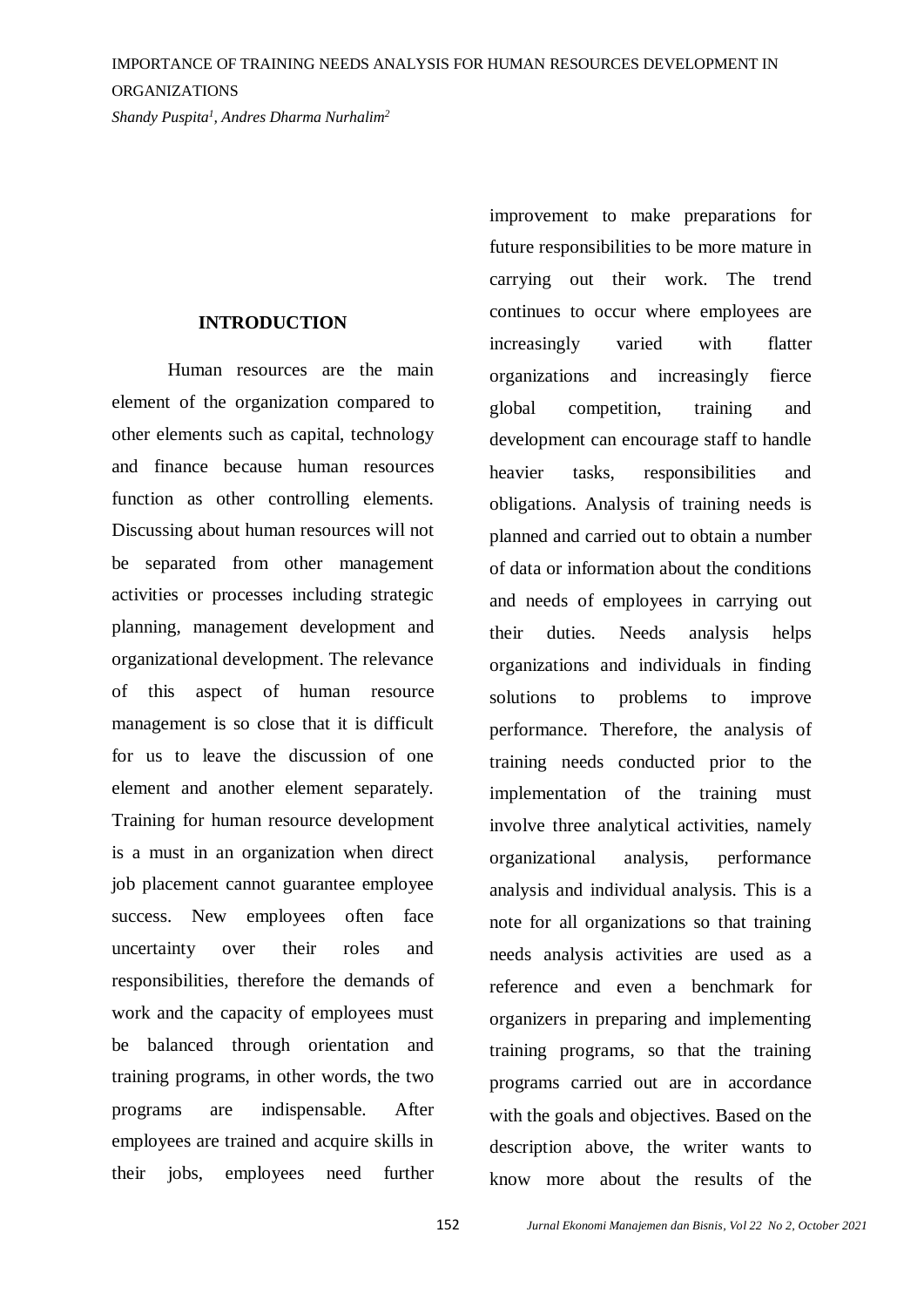analysis of training needs for the development of human resources in the organization.

#### **LITERATUR REVIEW**

#### **Training**

Training refers to the methods used and the skills they need to do the jobs. According to (S, 2011) training is vital for companies. Training is a process of teaching certain knowledge and skills and attitudes so that employees are more skilled and able to carry out their responsibilities better according to standards. Meanwhile, according to (Rivai, 2015), training is part of education that involves the learning process to acquire and improve skills outside the education system that applies in a relatively short time with methods that prioritize practice rather than theory. Based on this definition, the meaning of training is to teach skills to new and permanent employees so that they can carry out their responsibilities and comply with standards. Training can also improve skills outside of education that apply in a relatively short time and a pleasant atmosphere and use

practical methods rather than theory. When an individual has attended training to be better and more motivated it can be said that the employee or staff is more productive. (Dominiak, 2011)

### Training Method

According to (Rachmawati, K, 2008) there are two methods used by companies for training, namely: on the job training and off the job training.

a. On the job training, namely this training is done to learn the field of work while actually working on it. Several forms of on-the-job training include: counseling /understudy, apprenticeship training/apprenticeship training. The advantages of the on the job training method according to (G Dessler, 2017) namely: this method is relatively inexpensive for people who are trained to learn while working, do not need expensive outside facilities such as classrooms or certain learning equipment, this method also provides learning, because people who are trained learn by doing and get quick feedback on their achievements.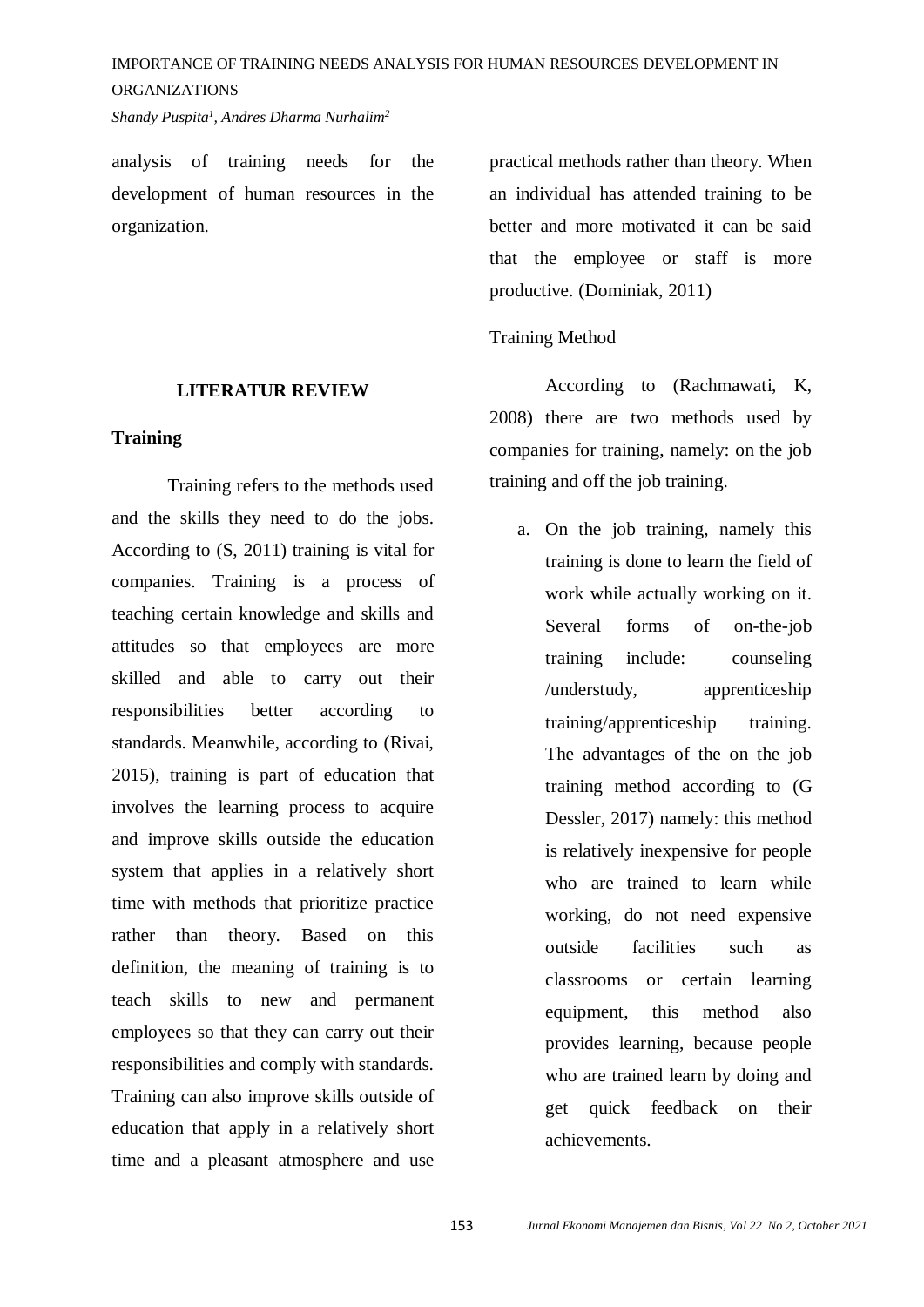- b. Off the job training, training that uses situations outside of work, is used when many workers need to be trained quickly as well as in job mastery. Several forms of off the job training include: lectures, video presentations, vesicular training, role playing (Role Playing), case studies, self study, laboratory training. (Garry Dessler, 2011) suggests that there are several methods of conducting training, including:
- a. On-the-Job Training

This training method is carried out in the workplace by giving employees tasks related to their job descriptions.

b. Apprenticeship Training

This training method is a structured process through the combination of formal learning with on-the-job training.

c. Job Intraction Training

This training consists of a sequence of tasks for each job that is taught in stages.

d. Lectures

This method is an easy and fast way, which is done by teaching to provide

knowledge to a group of people who will be directed.

e. Audiovisual-Based Training

Training is carried out using audiovisual equipment such as films, power points, video conferencing, audio cassettes which can be very effective if used.

f. Simulate Training

Training for employees to support their daily work by making the room exactly the same as the actual conditions.

## **Training Objectives and Benefits**

The objectives and benefits of training, (Mangkunegara, A, 2015), include:

- 1. Increase the appreciation of the soul and ideology
- 2. Increase work productivity
- 3. Improve the quality of work
- 4. Improve the determination of human resource planning
- 5. Improve morale and work spirit
- 6. Increase stimulation so that employees are able to perform optimally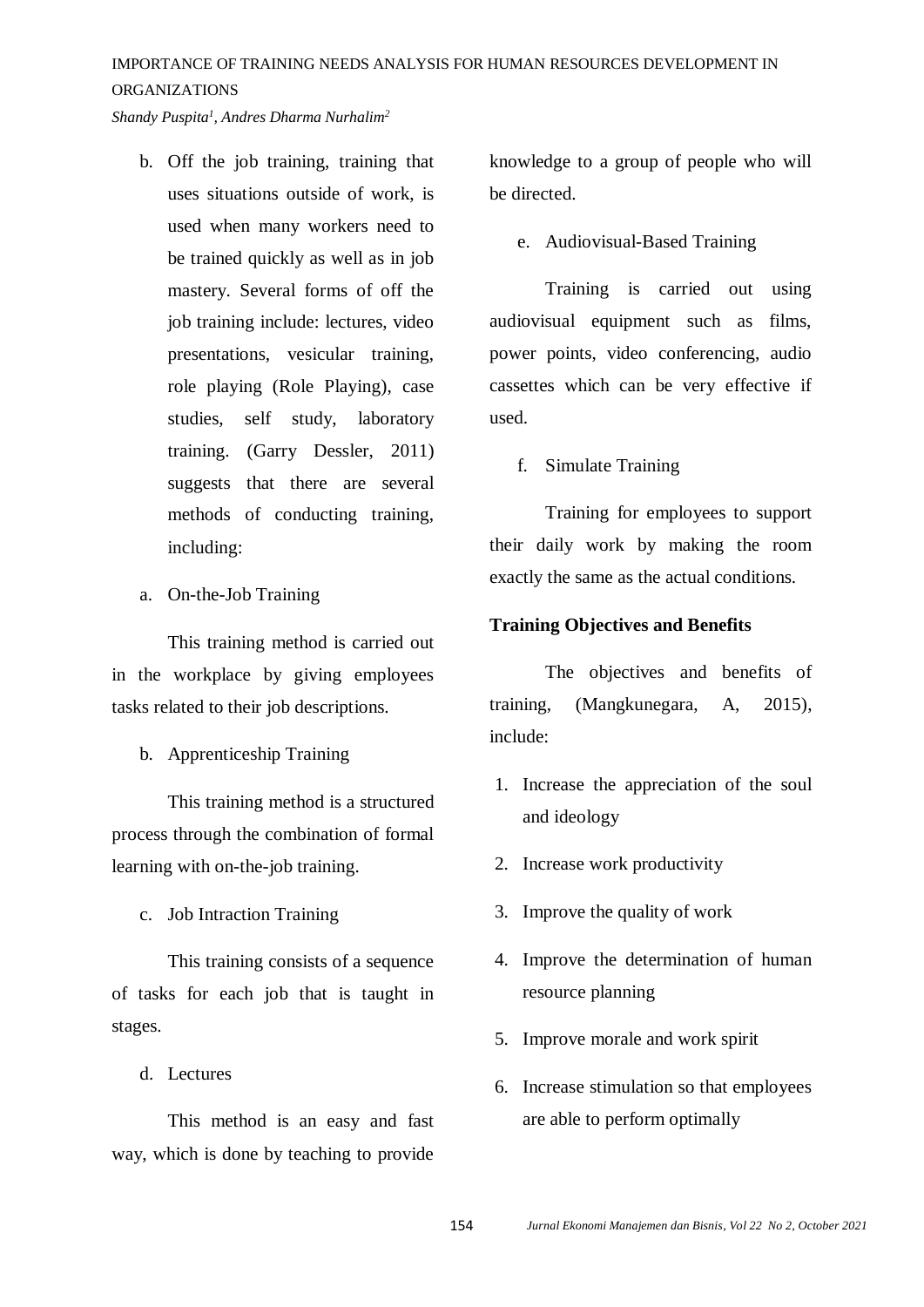- 7. Improve occupational health and safety
- 8. Avoid obsolescence
- 9. Improve employee development

### **Process of Training Stages**

Conceptually, the training and development program according to (Kartika, 2012) generally includes three stages of process, namely:

- a) Stages of training needs analysis (training needs analysis); Before the training is held, a training needs analysis is carried out to be able to diagnose various dimensions of problems and future challenges. These are also referred to as future problems and challenges. This is also known as the assessment of the training process. At this stage the training needs of the company or organization, tasks and individual needs need to be analyzed.
- b) Stages of training implementation; The training implementation stage basically focuses on how to design and select training procedures along with determining and implementing training programs.

c) Stages of training evaluation; At the training evaluation stage, it is focused on how to measure the results of the training and compare the results of the training against the predetermined criteria

### **Training Needs Analysis**

Training needs analysis is a needs analysis in the workplace specifically intended to identify priority training needs in order to realize organizational goals. The information needs will be able to help the organization or company in using resources (time, funds, technology, and so on) effectively while avoiding unnecessary training activities. Training needs analysis can be understood as a systematic and comprehensive investigation of various problems with the aim of correctly identifying several dimensions of the problem. This is done in such a way that ultimately the organization or company can find out whether the problem really needs to be solved through a training program or not (Irianto, 2017). According to (Mangkunegara, A, 2015), training needs analysis is a systematic study of an educational problem by collecting data and information from various sources, to obtain problem solving or suggestions for further action. Training needs analysis is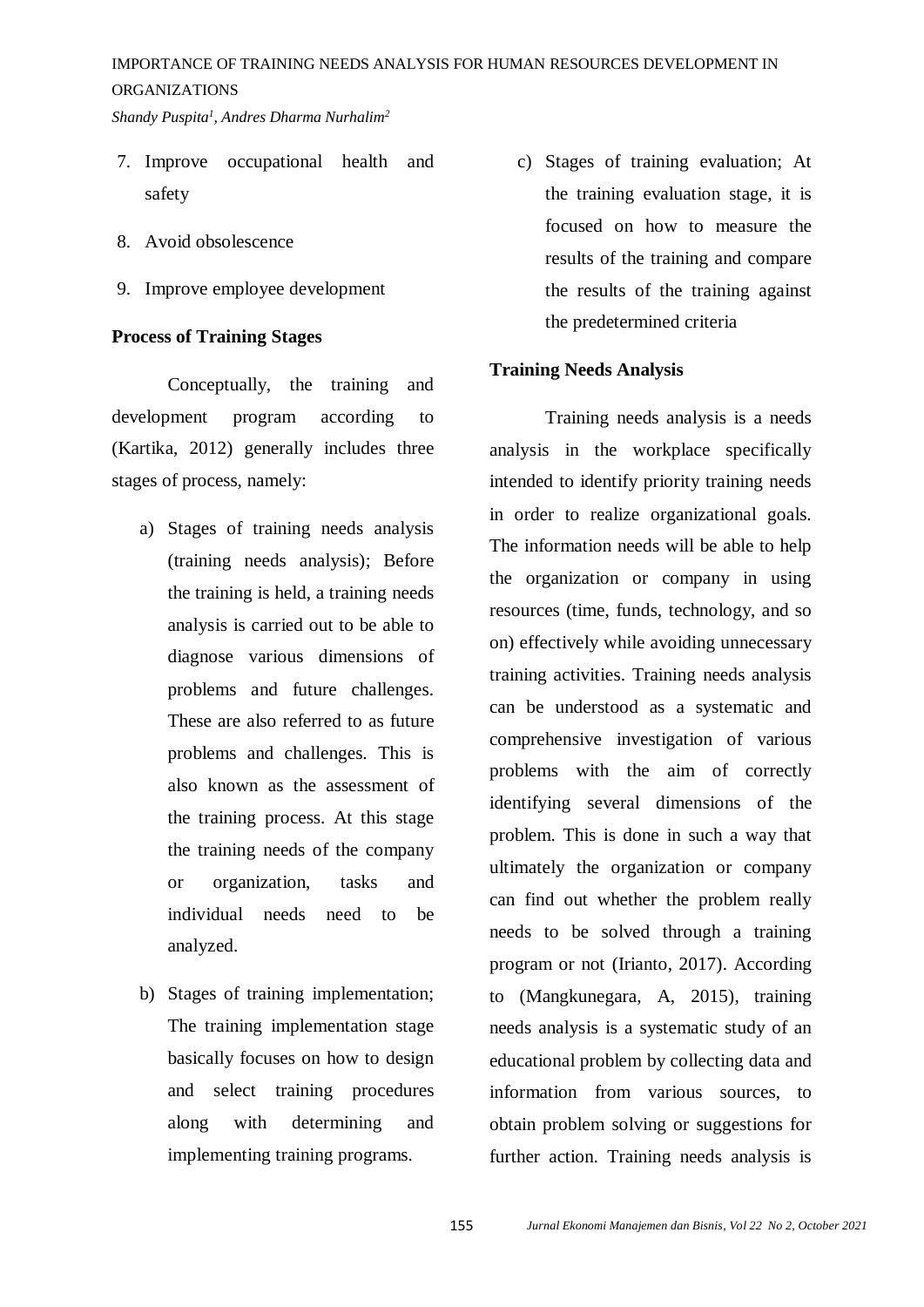an analysis of workplace needs that is specifically intended to determine what the priority training needs are. Information on these needs will be able to assist companies in using resources (time, funds, etc.) effectively while avoiding unnecessary training activities. Training needs analysis is a diagnosis to determine the current and future challenges that must be faced today and future challenges that must be met by training and development programs (Rivai dan Sagala, 2013). So it can be concluded that the analysis of training needs is to identify problems that exist in the company or organization through training programs. According to (Suwatno dan Doni, J, 2011), straining needs analysis is one of the components of training that is useful for knowing the need for training that must be carried out in an analytical process, both at the organizational, position, and individual levels. This analysis aims to find out

There are several things to consider before conducting a training needs analysis. In the first step of training needs analysis, the organization requires an assessment phase which is characterized by one main activity the situation in which the organization is required to carry out an analysis including performance issues,

which parts of the organization need a training program. Job-level analysis aims to identify the content of the training needed so that the workforce can perform their work duties competently and better after participating in a training program. Individual analysis aims to identify the characteristics of the workforce such as what skills and abilities are lacking in the workforce to be able to complete their job duties.

#### **RESEARCH METHOD**

This study uses a literature study in which several articles are identified by descriptive and exploratory analysis by comparing or reviewing the content or discussion and conclusions of each theory. Articles are obtained from existing books on human resource management to support theoretical analysis and hypotheses about human resource management, then based on empirical studies.

#### **RESULT DAN DISSCUSSION**

new systems and technologies. and established work standards. The second situation relates to the use of computers, new procedures and technologies adopted to carry out efficiency reforms in the company's operations. The third situation relates to the training carried out and based on certain requirements, for example legal

156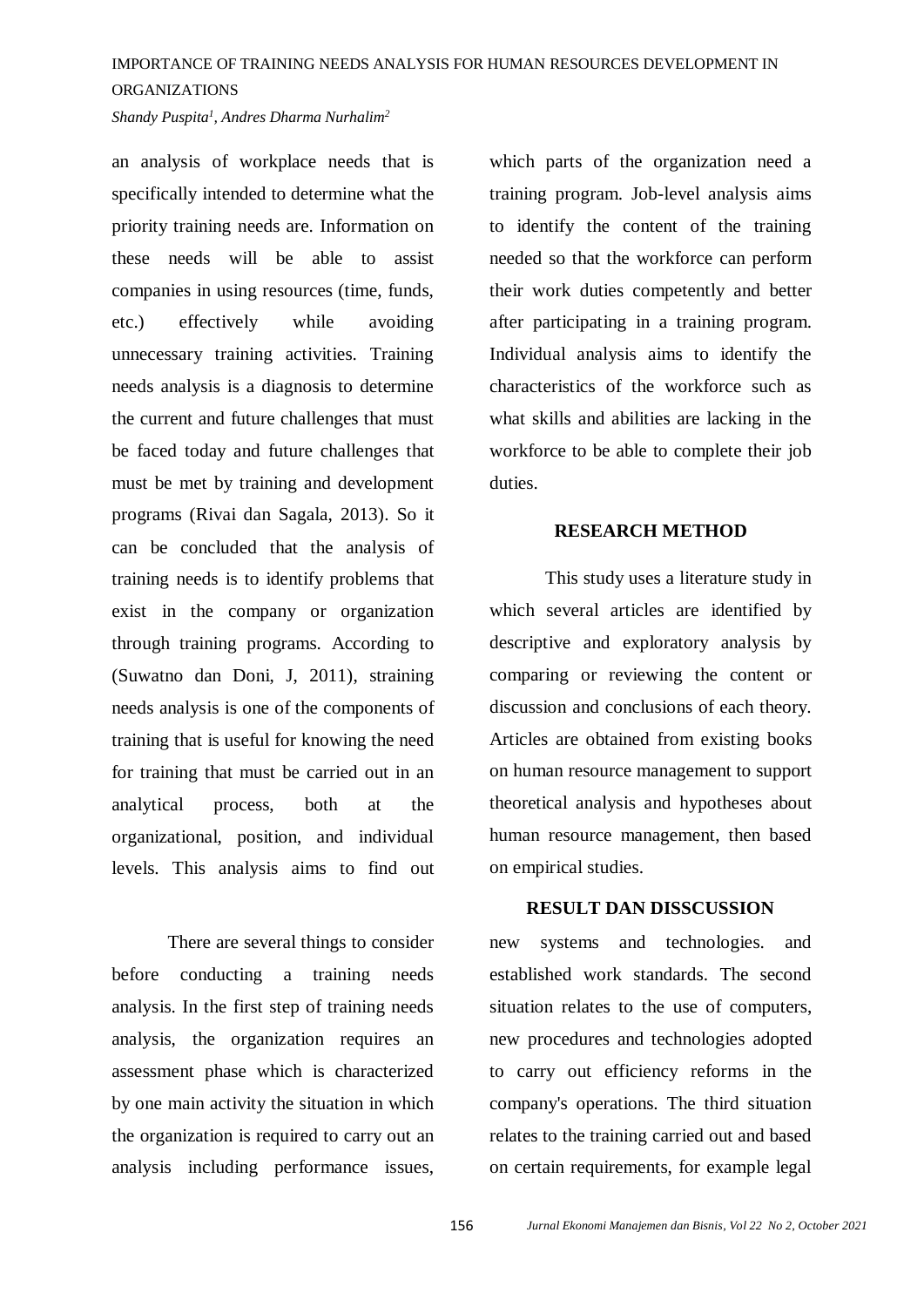responsibilities (for some health and safety in the workplace). Training needs analysis is a workplace needs analysis that is specifically aimed at finding out what exactly are the priority training needs. Needs information will assist the organization in utilizing resources (funds, time, etc.) effectively and prevent unnecessary training activities. Training needs analysis can also be interpreted as a systematic and comprehensive investigation of various problems to identify several dimensions of the problem accurately. Thus, the organization will find out whether the problem should be solved through a training program or otherwise. Analysis of training needs is done by method (asking questions to get answers). Questions are given to each employee, and followed by verification and documentation of various problems that will ultimately identify training needs to solve problems. Problems that require training are always related to a lack of skills or knowledge where performance standards cannot be obtained. Thus, the above explanation clarifies the difference between actual performance and situational performance. The functions of the training needs analysis are as follows:

1. Collect information about the skills, knowledge and feelings of employees;

- 2. Collect information about job content and job context;
- 3. Define standard performance and actual performance in operation;
- 4. Engage stakeholders and gather their support;
- 5. Provide data for planning needs.

The final result to be achieved in the training needs analysis is to be able to identify employee performance gaps. The performance gap can be identified as the difference between the expected performance and the individual's actual performance. Performance gaps can be seen through identification and documentation of competency standards or requirements that must be met in job performance and then adjusted to the actual performance of individuals in the workplace. The training needs analysis stage has the following main elements:

- 1. Problem identification
- 2. Development of performance standards
- 3. Participant identification
- 4. Expansion of training criteria
- 5. Estimated cost

157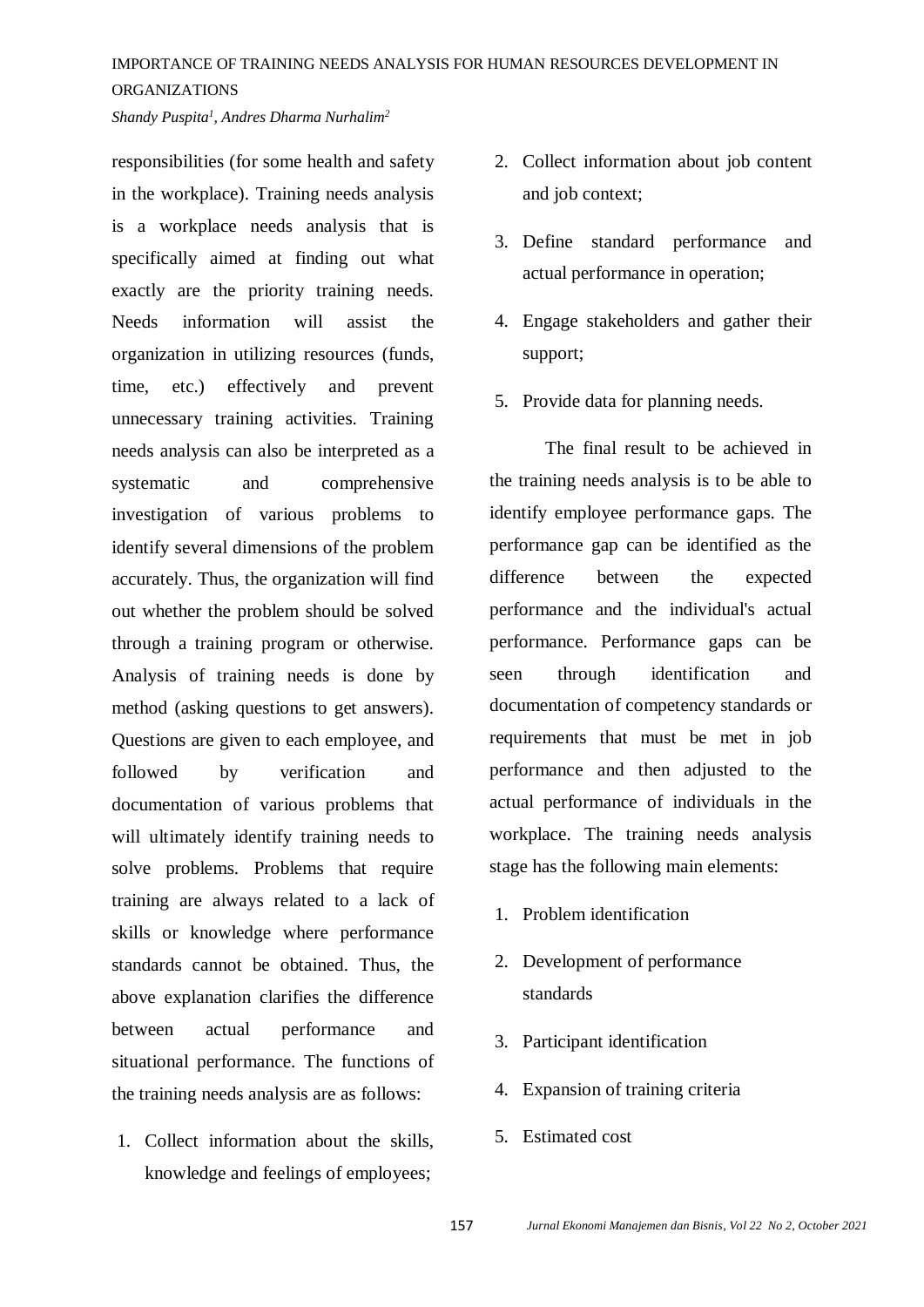The next step is making a training design which is a step on how to be able to ensure that the training will be held. The overall tasks carried out in this stage include:

- 1. Identify the learning objectives of the training program;
- 2. Establish training methods;
- 3. Appoint the organizers and other supports;
- 4. Setting up the training sequence
- 5. Identify evaluation instruments;
- 6. Overall training schedule (estimated time);
- 7. Plan for each session;
- 8. Teaching materials, such as notebooks, textbooks, handouts, etc.;
- 9. Instructional assistance;
- 10. Evaluation form.

# **Training Evaluation**

To ensure the success of the training has been carried out, an evaluation is necessary. Systematically, training management covers the planning phase including training needs analysis,

implementation and evaluation. This evaluation stage is the most important point in any activity because it is often overlooked even though it is an important part of ascertaining whether the training has succeeded in achieving its objectives or otherwise. According to Kirkpatrick, the evaluation of training and human resource development must pass through four stages, including:

- 1. The reaction stage, where the evaluator measures the reaction or response of the trainee. Measurements were made by looking at the interests and enthusiasm of the participants, as well as whether they were active or not during the training.
- 2. Stages of learning evaluation, where the evaluator measures changes in knowledge, skills, or behavior in the work of employees.
- 3. Stages of behavior. At this stage, the behavior that is measured is more on the behavior of employees at work which has an impact on their performance.
- 4. Stages of results. The intended results may vary, depending on the objectives to be achieved through the training. For example, increasing productivity,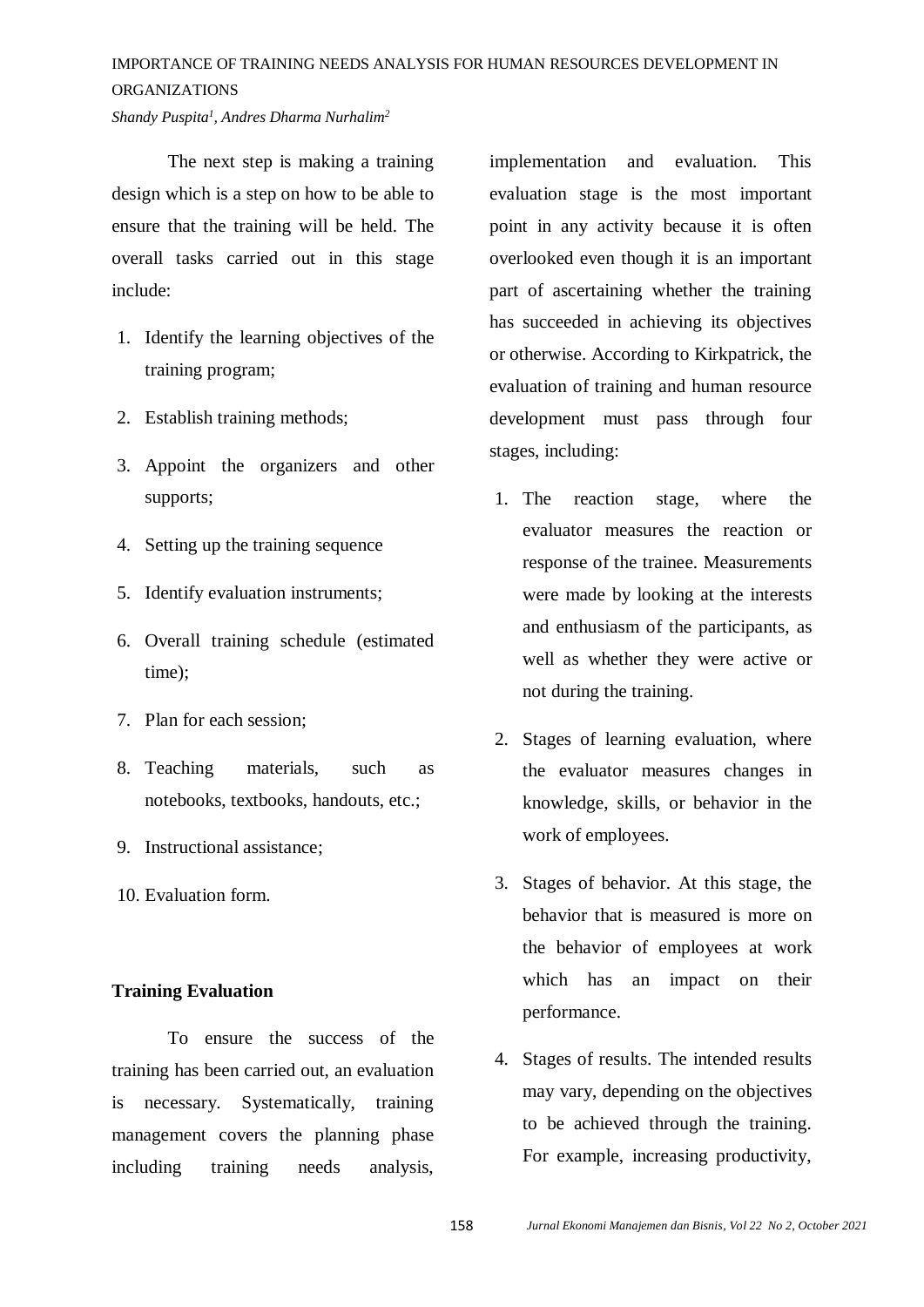# IMPORTANCE OF TRAINING NEEDS ANALYSIS FOR HUMAN RESOURCES DEVELOPMENT IN ORGANIZATIONS

*Shandy Puspita<sup>1</sup> , Andres Dharma Nurhalim<sup>2</sup>*

improving communication between sections, and so on.

#### **CONCLUSIONS**

Human resources are a prominent element in an organization compared to other elements such as capital, technology and funds because humans themselves will control these side elements. Training and development can be defined as the planned efforts of the organization to improve the knowledge, skills and competencies of staff. Training and development are the same two concepts, namely to increase knowledge, skills and abilities. However, regarding the purpose, these two concepts can be distinguished. Training is more focused on increasing current abilities for specific purposes, while development is more focused on increasing knowledge for future work where the process is carried out integratively with other activities for better work behavior. Training needs analysis is a workplace needs analysis that is specifically aimed at finding out what are the priority training needs in an organization. With this needs analysis, it will later assist organizations in utilizing existing resources effectively and efficiently (both time and cost) and prevent unnecessary training activities. organization, operational level, to the individual level so that the results obtained are maximized, as well as data from the analysis of training needs obtained can improve the quality of training and employee performance.